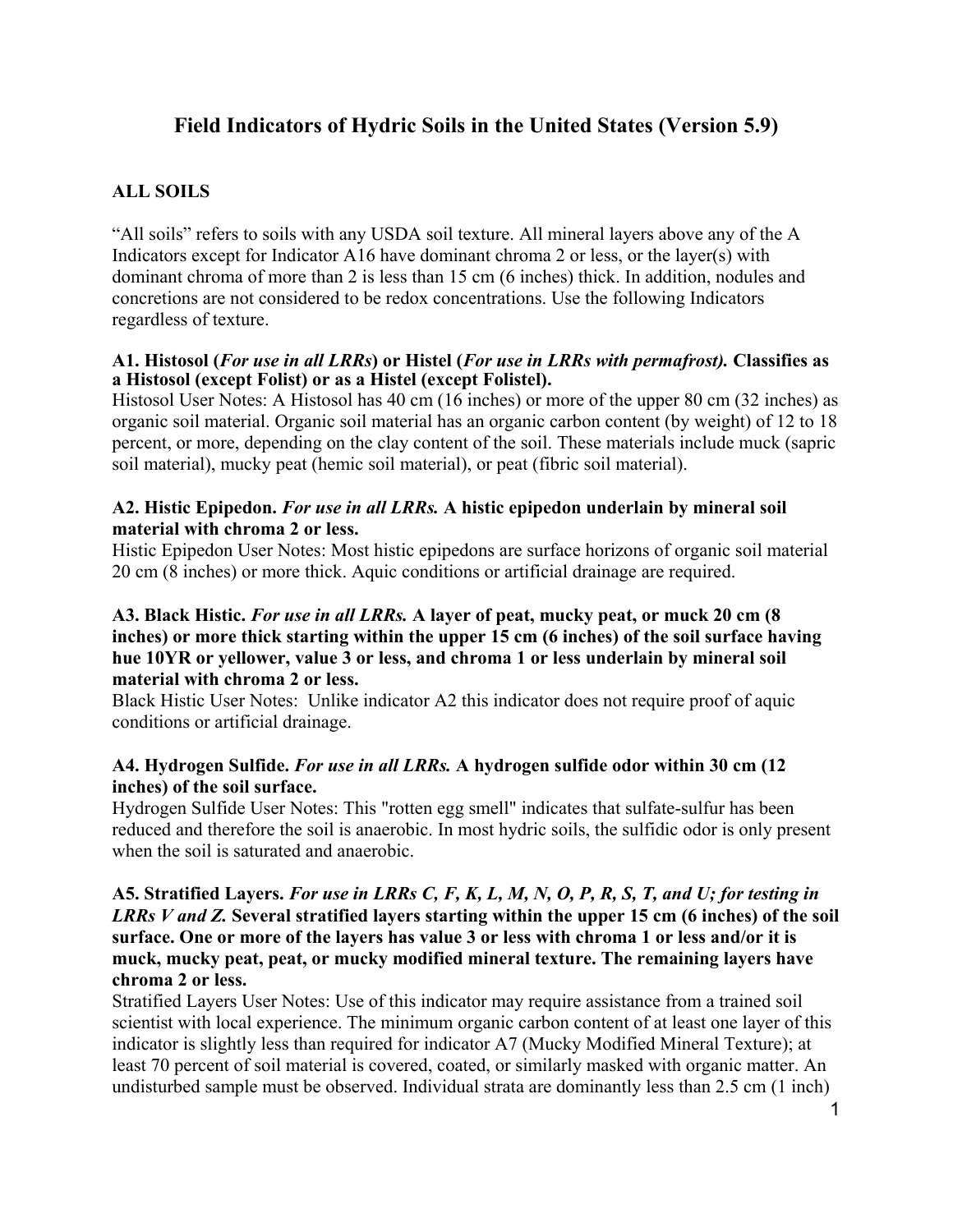thick. A hand lens is an excellent tool to aid in the identification of this indicator. Many alluvial soils have stratified layers at greater depths; these are not hydric soils. Many alluvial soils have stratified layers at the required depths but lack chroma 2 or less; these do not fit this indicator. Stratified Layers occur in any type soil material.

# **A6. Organic Bodies.** *For use in LRRs P, T, U, and Z.* **Presence of 2% or more organic bodies of muck or a mucky modified mineral texture, approximately 1 to 3 cm (0.5 to 1 inches) in diameter, starting within 15 cm (6 inches) of the soil surface. In some soils the organic bodies are smaller than 1 cm.**

Organic Bodies User Notes: The percent organic carbon in organic bodies is the same as in the Muck or Mucky Texture Indicators. This indicator includes the indicator previously named "accretions" (Florida Soil Survey Staff, 1992). Many organic bodies lack the required amount of organic carbon and are not indicative of hydric soils. The content of organic carbon should be known before this indicator is used. Organic bodies of hemic (mucky peat) and/or fibric (peat) soil materials do not qualify as this indicator. Material consisting of partially decomposed root tissue does not qualify as the indicator.

### **A7. 5 cm Mucky Mineral.** *For use in LRRs P, T, U, and Z* **A mucky modified mineral surface layer 5 cm (2 inches) or more thick starting within 15 cm (6 inches) of the soil surface.**

5 cm Mucky Mineral User Notes: "Mucky" is a USDA texture modifier for mineral soils. The organic carbon content is at least 5 and ranges to as high as 18 percent. The percentage requirement is dependent upon the clay content of the soil; the higher the clay content, the higher the organic carbon requirement. An example is mucky fine sand, which has at least 5 percent organic carbon but not more than about 12 percent organic carbon. Another example is mucky sandy loam, which has at least 7 percent organic carbon but not more than about 14 percent organic carbon.

# **A8. Muck Presence.** *For use in LRRs U, V and Z* **A layer of muck with value 3 or less and chroma 1 or less within 15 cm (6 inches) of the soil surface.**

Muck Presence User Notes: The presence of muck of any thickness within 15 cm (6 inches) is the only requirement. Normally this expression of anaerobiosis is at the soil surface; however, it may occur at any depth within 15 cm (6 inches). Muck is sapric soil material with at least 12 to 18 percent organic carbon. Organic soil material is called muck (sapric soil material) if virtually all of the material has undergone sufficient decomposition such that plant parts can not be identified. Hemic (mucky peat) and fibric (peat) soil materials do not qualify. To determine if muck is present, first remove peat and mucky peat. Then examine for decomposed organic soil material. Generally muck is black and has a "greasy" feel; sand grains should not be evident.

# **A9. 1 cm Muck.** *For use in LRRs D, F, G, H, P, and T; for testing in LRRs C, I, J, and O.* **A layer of muck 1 cm (0.5 inches) or more thick with value 3 or less and chroma 1 or less starting within 15 cm (6 inches) of the soil surface.**

1 cm Muck User Notes: Unlike Indicator A8 (Muck Presence) there is a minimum thickness requirement of 1 cm. Normally this expression of anaerobiosis is at the soil surface; however, it may occur at any depth within 15 cm (6 inches). Muck is sapric soil material with at least 12 to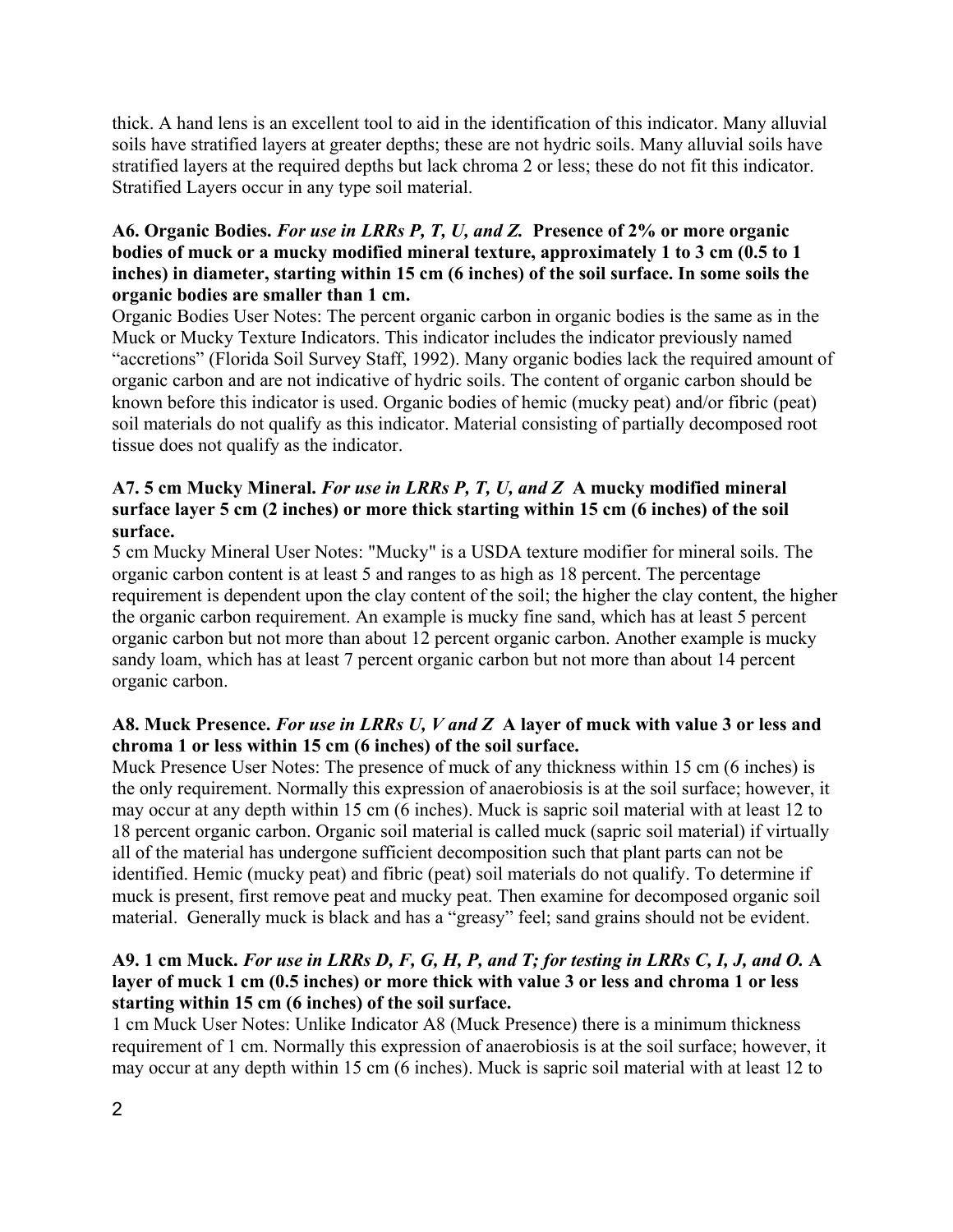18 percent organic carbon. Organic soil material is called muck (sapric soil material) if virtually all of the material has undergone sufficient decomposition to limit recognition of the plant parts. Hemic (mucky peat) and fibric (peat) soil materials do not qualify. To determine if muck is present, first remove peat and mucky peat. Then examine for decomposed organic soil material. Generally muck is black and has a "greasy" feel; sand grains should not be evident

# **A10. 2 cm Muck.** *For use in LRR M and N; for testing in LRRs A, B, E, K, L, S, W, X, and Y.* **A layer of muck 2 cm (0.75 inches) or more thick with value 3 or less and chroma 1 or less starting within 15 cm (6 inches) of the soil surface.**

2 cm Muck User Notes: This Indicator requires a minimum muck thickness of 2 cm. Normally this expression of anaerobiosis is at the soil surface; however, it may occur at any depth within 15 cm (6 inches). Muck is sapric soil material with at least 12 to 18 percent organic carbon. Organic soil material is called muck (sapric soil material) if virtually all of the material has undergone sufficient decomposition to limit recognition of the plant parts. Hemic (mucky peat) and fibric (peat) soil materials do not qualify. To determine if muck is present, first remove peat and mucky peat material. Then examine for decomposed organic soil material. Generally muck is black and has a "greasy" feel; sand grains should not be evident.

**A11. Depleted Below Dark Surface.** *For use in all LRRs except W, X, and Y; for testing in LRRs W, X, and Y.* **A layer with a depleted or gleyed matrix that has 60% or more chroma 2 or less starting within 30 cm (12 inches) of the soil surface that has a minimum thickness of either:** 

**a. 15 cm (6 inches), or** 

**b. 5 cm (2 inches) if the 5 cm (2 inches) consists of fragmental soil material.** 

**Loamy/clayey layer(s) above the depleted or gleyed matrix must have value 3 or less and chroma 2 or less. Sandy layer(s) above the depleted or gleyed matrix must have value 3 or less, chroma 1 or less, and at least 70% of the visible soil particles must be covered, coated or similarly masked with organic material.** 

Depleted Below Dark Surface User Notes: This indicator often occurs in Mollisols but also applies to soils with umbric epipedons and dark colored ochric epipedons. For soils with dark colored epipedons greater than 30 cm (12 inches) thick, use Indicator A12. Redox concentrations including iron/manganese soft masses and/or pore linings are required in soils with matrix colors of 4/1, 4/2, and 5/2. A, E and calcic horizons may have low chromas and high values and may therefore be mistaken for a depleted matrix; however, they are excluded from the concept of depleted matrix unless common or many, distinct or prominent redox concentrations as soft masses or pore linings are present.

**A12.Thick Dark Surface. For use in all LRRs. A layer at least 15cm (6 inches) thick with a depleted matrix that has 60% or more chroma 2 or less (or a gleyed matrix) starting below 30cm (12 inches) of the surface. The layer (s) above the depleted or gleyed matrix have value 2.5 or less and chroma 1 or less to a depth of 30cm (12 inches) and value 3 or less and chroma 1 or less in the remainder of the epipedon. If the epipedon is sandy at least 70% of the visible soil particles must be covered, coated, or similarly masked with organic material."** 

Thick Dark Surface User Notes: The soil has a black or very dark gray surface layer 30 cm (12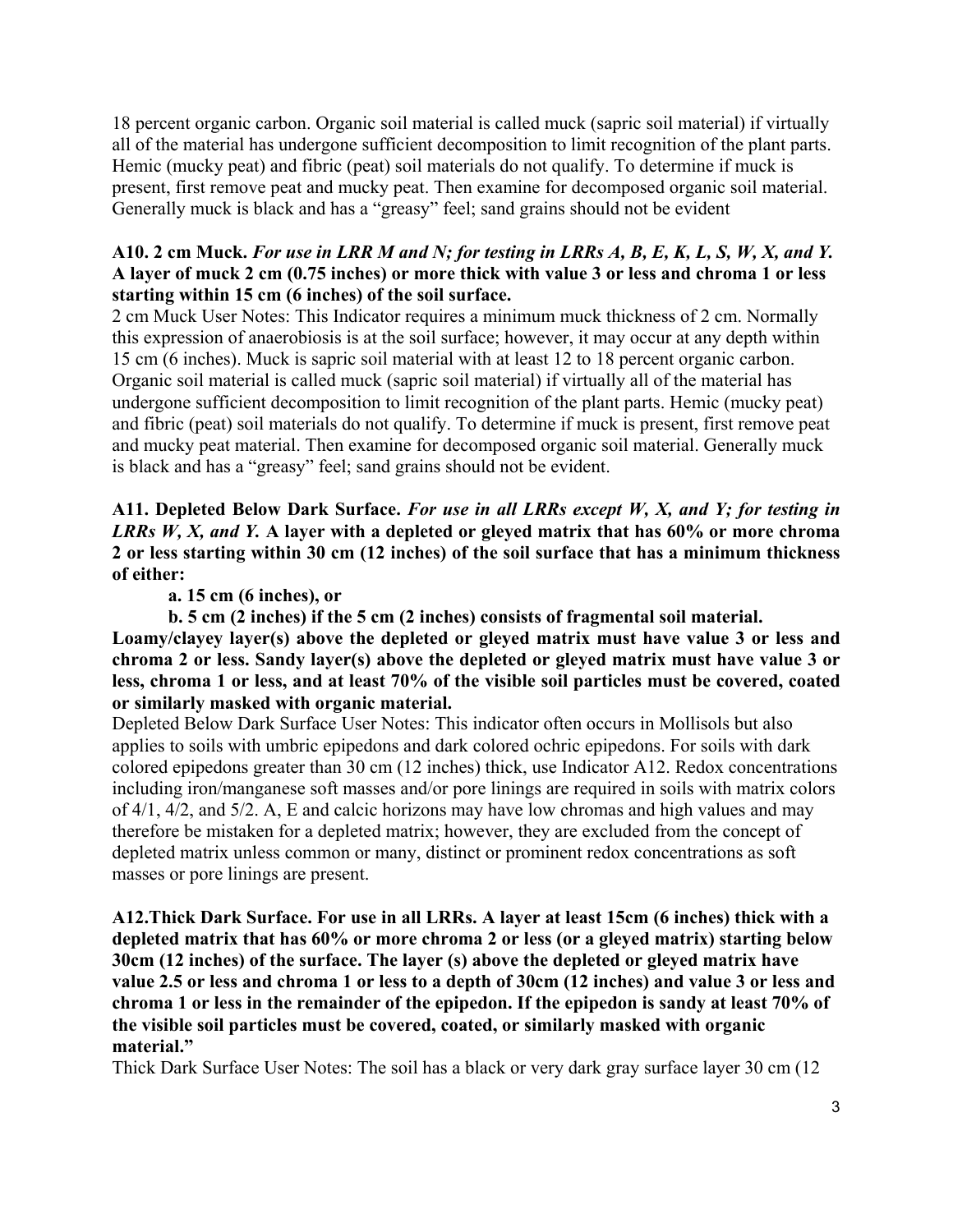inches) or more thick. The dark colored subsoil has value 3 or less, chroma 1 or less. Below the dark colored epipedon is a depleted matrix or gleyed matrix. This indicator is most often associated with overthickened soils in concave landscape positions. Redox concentrations including iron/manganese soft masses and/or pore linings are required in soils with matrix colors of 4/1, 4/2, and 5/2. A, E and calcic horizons may have low chromas and high values and may therefore be mistaken for a depleted matrix; however, they are excluded from the concept of depleted matrix unless common or many, distinct or prominent redox concentrations as soft masses or pore linings are present.

# **A13. Alaska Gleyed. For use in LRRs W, X, and Y. A mineral layer with a dominant hue of N, 10Y, 5GY, 10GY, 5G, 10G, 5BG, 10BG, 5B, 10B, or 5PB, with value 4 or more in more than 50 percent of the matrix. The layer starts within 30cm (12 in) of the mineral surface, and is underlain within 1.5m (60 inches) by soil material with hue 5Y or redder in the same type of parent material.**

Alaska Gleyed User Notes: This indicator can be used for all mineral soils, not just sandy soils. The indicator is looking for two things: First, that within 30 cm. (12 in.) of the soil surface, one or more of the specified gleyed colors is present. These must be colors present on the gley pages of the color book, not simply gray colors. Second, below these gleyed colors, the color of similar soil material is 5Y or redder (2.5Y, 10YR, 7.5YR, etc.). The presence of the truly gleyed colors indicates that the soil has undergone reduction. The requirement for 5Y or redder colors lower in the profile is to insure that the gleyed colors are not simply the basic color of the soil parent material. Tidal sediments, lacustrine sediments, loess, and some glacial tills have base colors that appear as gleyed. On closer examination, their colors will normally not fit on the gleyed color pages. This indicator proves that the near surface gleyed colors are not natural soil material colors, and that they are the result of reduced conditions. When comparing the near surface and underlying colors make sure that you are looking at the same type of soil material. Many soils in Alaska are composed of two or more types of material (e.g., silty loess overlying gravelly glacial till or sand and gravel river deposits).

# **A14. Alaska Redox. For use in LRRs W, X, and Y. A mineral layer that has dominant hue 5Y with chroma of 3 or less, or a gleyed matrix, with 10 percent or more distinct or prominent redox concentrations as pore linings with value and chroma 4 or more. The layer occurs within 30 cm (12 in) of the soil surface.**

Alaska Redox User Notes: In a soil layer that has been reduced, one of the first areas where oxygen will be re-introduced is along pores and the channels of live roots. As oxidation occurs in these areas, characteristic reddish-orange redox concentrations (value and chroma of 4 or more) will be apparent along the pores and linings. These will stand out in contrast to the matrix color of the overall soil layer. First, note the dominant color(s) of the soil layer to see if it matches the gley colors indicated. Then break open pieces of the soil and look for reddish-orange redox concentration along pores and root linings (Figure 9 and Figure 10). If these conditions are met, it indicates the soil has been reduced during periods of wetness and now, while in a drier state, the soil is oxidizing.

**A15. Alaska Gleyed Pores. For use in LRRs W, X, and Y. A mineral layer that has 10 percent or more hue N, 10Y, 5GY, 10GY, 5G, 10G, 5BG, 10BG, 5B, 10B, or 5PB with value 4 or more along root channels or other pores starting within 30cm (12 inches) of the soil surface. The matrix has dominant hue of 5Y or redder.**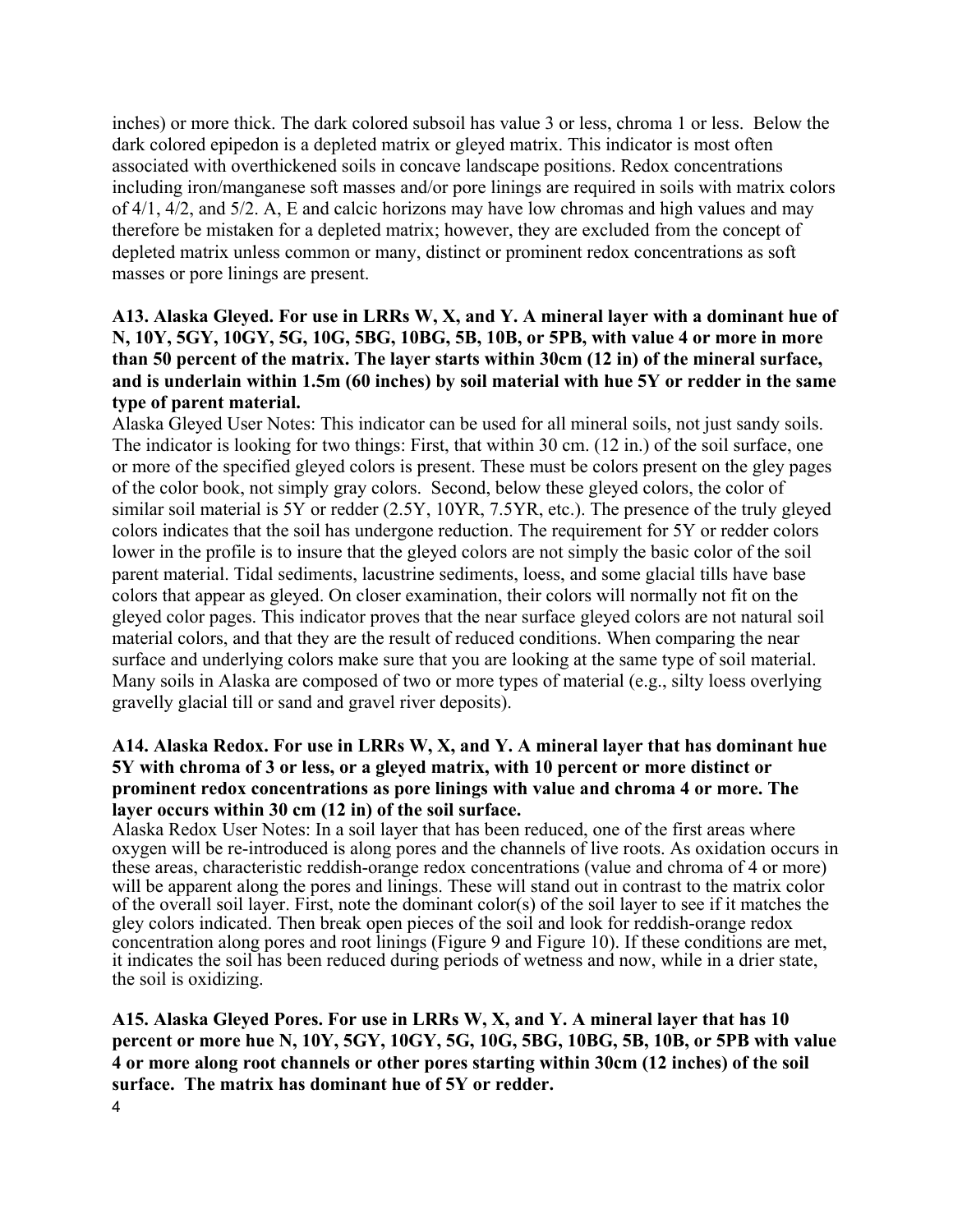Alaska Gleyed Pores User Notes: In a soil layer that is turning anaerobic, reduced conditions will first occur where the soil microbes have an ample supply of organic carbon. Colder soils, as in Alaska, normally have low organic carbon, so microbes will congregate along the channels containing dead roots. It is along these channels that gley colors will first appear. In a soil layer that is not already dominated by gleyed colors, break open pieces of the soil and look closely at the root channels. Many of these will be very thin or fine. See if you can observe thin coatings along the channels that match the gleyed colors listed in the indicator. If they are present, they indicate that the soil is beginning to go anaerobic.

# **A16. Coast Prairie Redox.** *For use in MLRA 150A of LRR T***. A layer starting within 15 cm (6 inches) of the soil surface that is at least 10 cm (4 inches) thick and has a matrix chroma 3 or less with 2% or more distinct or prominent redox concentrations as soft masses and/or pore linings.**

Coast Prairie Redox User Notes: These hydric soils occur mainly on depressional landforms and portions of the intermound landforms on the Lissie Formation. Redox concentrations occur mainly as iron dominated pore linings. Common to many redox concentrations are required. Chroma 3 matrices are allowed because they may be the color of stripped sand grains or because few to common sand size reddish chert particles occur and may prevent obtaining chroma 2 or less.

# **SANDY SOILS**

"Sandy soils" refers to those soils with a USDA texture of loamy fine sand and coarser. All mineral layers above any of the S Indicators except for Indicator S6 have dominant chroma 2 or less, or the layer(s) with dominant chroma of more than 2 is less than 15 cm (6 inches) thick. In addition, nodules and concretions are not considered to be redox concentrations. Use the following sandy Indicators for sandy mineral soil materials:

# **S1. Sandy Mucky Mineral.** *For use in all LRRs except W, X, and Y and those LRRs that use Indicator A7 (P, T. and U).* **A mucky modified mineral layer 5 cm (2 inches) or more thick starting within 15 cm (6 inches) of the soil surface.**

Sandy Mucky Mineral User Notes: "Mucky" is a USDA texture modifier for mineral soils. The organic carbon content is at least 5 and ranges to as high as 14 percent for sandy soils. The percentage requirement is dependent upon the clay content of the soil; the higher the clay content, the higher the organic carbon requirement. An example is mucky fine sand, which has at least 5 percent organic carbon but not more than about 12 percent organic carbon.

### **S2. 2.5 cm Mucky Peat or Peat.** *For use in LRRs G and H.* **A layer of mucky peat or peat 2.5 cm (1 inches) or more thick with value 4 or less and chroma 3 or less starting within 15 cm (6 inches) of the soil surface underlain by sandy soil material.**

2.5 cm Mucky Peat and Peat User Notes: Mucky peat (hemic soil material) and peat (fibric soil material) having at least 12 to 18 percent organic carbon. Organic soil material is called peat if virtually all of the plant remains are sufficiently intact to permit identification of plant remains. Mucky peat is an intermediate stage of decomposition between peat and highly decomposed muck. To determine if mucky peat and/or peat are present determine the percent rubbed and unrubbed fiber content.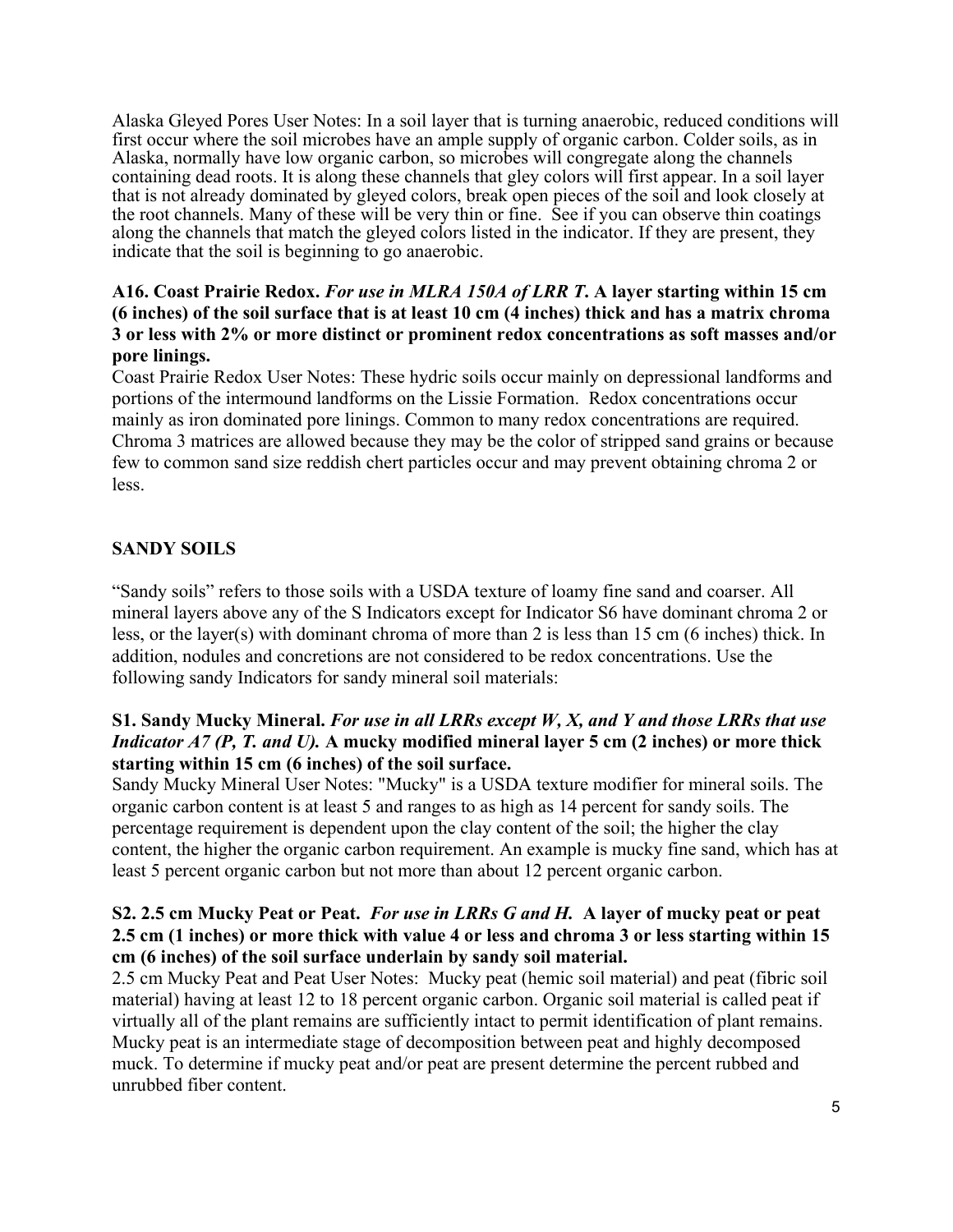**S3. 5 cm Mucky Peat or Peat.** *For use in LRRs F, and M; for testing in LRR R* **A layer of mucky peat or peat 5 cm (2 inches) or more thick with value 3 or less and chroma 2 or less starting within 15 cm (6 inches) of the soil surface underlain by sandy soil material.**  5 cm Mucky Peat and Peat User Notes: Mucky peat (hemic soil material) and peat (fibric soil material) have at least 12 to 18 percent organic carbon. Organic soil material is called peat if virtually all of the plant remains are sufficiently intact to permit identification of plant remains. Mucky peat is an intermediate stage of decomposition between peat and highly decomposed muck. To determine if mucky peat and/or peat are present determine the percent rubbed and unrubbed fiber content.

**S4. Sandy Gleyed Matrix.** *For use in all LRRs except W, X, and Y* **A gleyed matrix which occupies 60% or more of a layer starting within 15 cm (6 inches) of the soil surface.**  Sandy Gleyed Matrix User Notes: Gley colors are not synonymous with gray colors. Gley colors are those colors that are found on the gley page (Gretag/Macbeth, 2000). They have hue N, 10Y, 5GY, 10GY, 5G, 10G, 5BG, 10BG, 5B, 10B, or 5PB with value 4 or more. The gleyed matrix only has to be present within 15 cm (6 inches) of the surface. Soils with gleyed matrices are saturated for a significant duration; this is why no thickness of the layer is required.

## **S5. Sandy Redox.** *For use in all LRRs except V, W, X, and Y.* **A layer starting within 15 cm (6 inches) of the soil surface that is at least 10 cm (4 inches) thick, and has a matrix with 60% or more chroma 2 or less with 2% or more distinct or prominent redox concentrations as soft masses and/or pore linings.**

Sandy Redox User Notes: Distinct and prominent are defined in the Glossary. Redox concentrations include iron and manganese masses (reddish mottles) and pore linings. Included within this concept of redox concentrations are iron/manganese bodies as soft masses with diffuse boundaries. The iron/manganese masses are 2 to 5 mm in size and have value 3 or less and chroma 3 or less; most commonly they are black. Iron/manganese masses should not be confused with concretions and nodules associated with plinthitic or relict concretions. Common to many redox concentrations are required.

**S6. Stripped Matrix.** *For use in all LRRs except V, W, X, and Y.* **A layer starting within 15 cm (6 inches) of the soil surface in which iron/manganese oxides and/or organic matter have been stripped from the matrix exposing the primary base color of soil materials. The stripped areas and translocated oxides and/or organic matter form a faint diffuse splotchy pattern of two or more colors. The stripped zones are 10% or more of the volume; they are rounded and approximately 1 to 3 cm (0.5 to 1 inches) in diameter.** 

Stripped Matrix User Notes: This indicator includes the indicator previously named "polychromatic matrix" as well as the term "streaking." Common to many areas of stripped (uncoated) soil materials are required. The stripped areas are approximately 1 to 3 cm (0.5 to 1 inches) in size; they may be smaller. Commonly the splotches of color have value 5 or more and chroma 1 and/or 2 (stripped) and chroma 3 and/or 4 (unstripped). The matrix may lack the 3 and/or 4 chroma material. The mobilization and translocation of the oxides and/or organic matter is the important process and should result in splotchy coated and uncoated soil areas.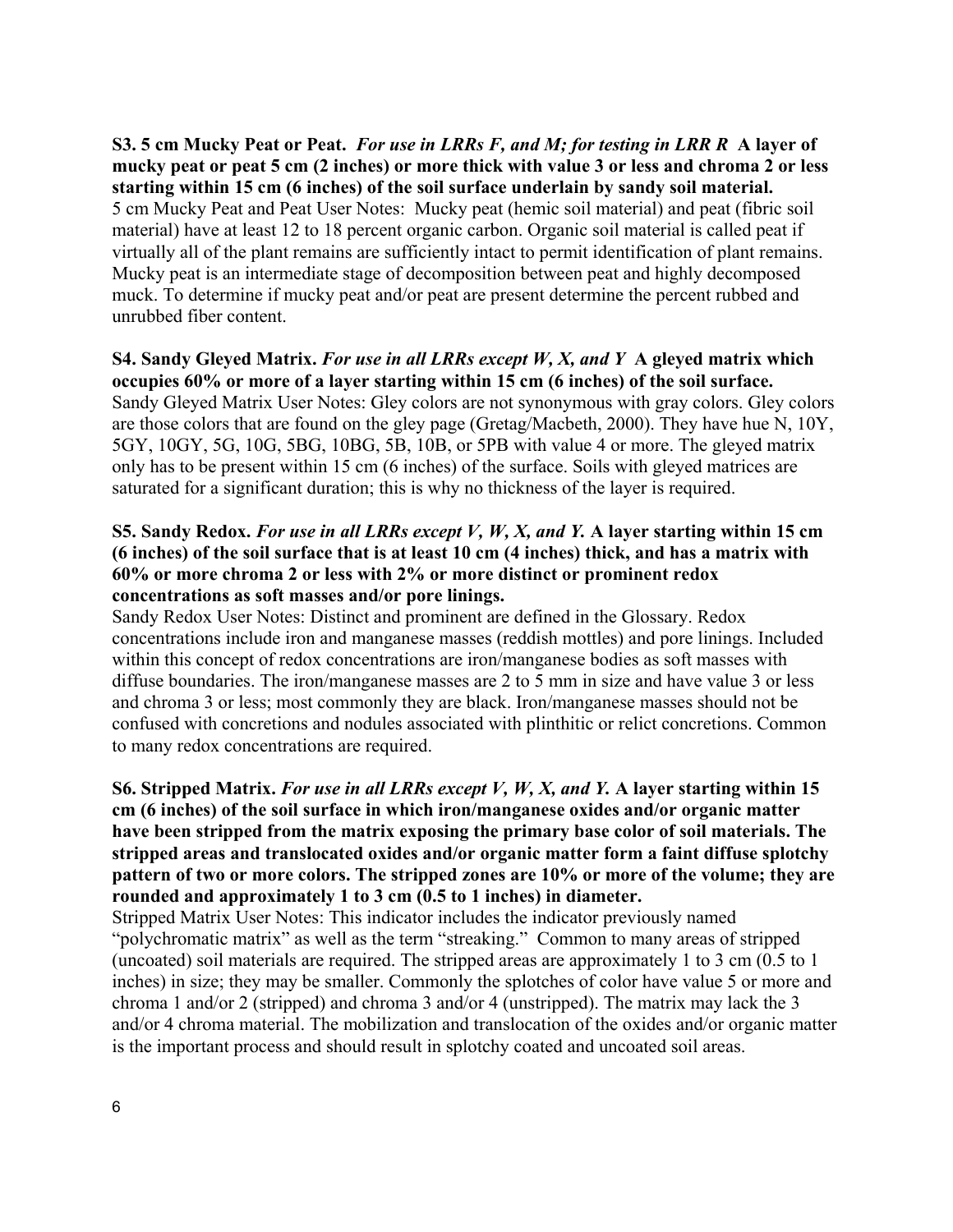**S7. Dark Surface.** *For use in LRRs N, P, R, S, T, U, V, and Z.* **A layer 10 cm (4 inches) or more thick starting within the upper 15 cm (6 inches) of the soil surface with a matrix value 3 or less and chroma 1 or less. At least 70% of the visible soil particles must be covered, coated, or similarly masked with organic material. The matrix color of the layer immediately below the dark layer must have chroma 2 or less.** 

Dark Surface User Notes: The organic carbon content of this indicator is slightly less than required for "mucky." An undisturbed sample must be observed. A 10X or 15X hand lens is an excellent tool to help aid this decision. Many wet soils have a ratio of about 50 percent soil particles that are covered or coated with organic matter and about 50 percent uncoated or uncovered soil particles, giving the soil a salt and pepper appearance. Where the percent of coverage is less than 70 percent, a Dark Surface indicator is not present.

**S8. Polyvalue Below Surface.** *For use in LRRs R, S, T, and U; for testing in LRRs K and L.* **A layer with value 3 or less and chroma 1 or less starting within 15 cm (6 inches) of the soil surface underlain by a layer(s) where translocated organic matter unevenly covers the soil material forming a diffuse splotchy pattern. At least 70% of the visible soil particles in the upper layer must be covered, coated, or masked with organic material. Immediately below this layer, the organic coating occupies 5% or more of the soil volume and has value 3 or less and chroma 1 or less. The remainder of the soil volume has value 4 or more and chroma 1 or less.** 

Polyvalue Below Surface User Notes: This indicator describes soils with a very dark gray or black surface or near surface layer less than 10 cm (4 inches) thick underlain by a layer where organic matter has been differentially distributed within the soil by water movement. The mobilization and translocation of organic matter results in splotchy coated and uncoated soil areas as described in the Sandy Redox and Stripped Matrix Indicators except that for S8 the whole soil is in shades of black and gray. The chroma 1 or less is critical because it limits application of this indicator to only those soils which are depleted of iron. This indicator includes the indicator previously termed "streaking."

**S9. Thin Dark Surface.** *For use in LRRs R, S, T and U; for testing in LRRs K and L.* **A layer 5 cm (2 inches) or more thick within the upper 15 cm (6 inches) of the surface, with value 3 or less and chroma 1 or less. At least 70% of the visible soil particles in this layer must be covered, coated, or masked with organic material. This layer is underlain by a layer(s) with value 4 or less and chroma 1 or less to a depth of 30 cm (12 inches) or to the spodic horizon, whichever is less.** 

Thin Dark Surface User Notes: This indicator describes soils with a very dark gray or black nearsurface layer at least 5 cm (2 inches) thick underlain by a layer where organic matter has been carried downward by flowing water. The mobilization and translocation of organic matter results in an even distribution of organic matter in the eluvial (E) horizon. The chroma 1 or less is critical because it limits application of this indicator to only those soils which are depleted of iron. This indicator commonly occurs in hydric Spodosols; however, a spodic horizon is not required.

# **S10. Alaska Gleyed. This Indicator is now Indicator A13 (Alaska Gleyed).**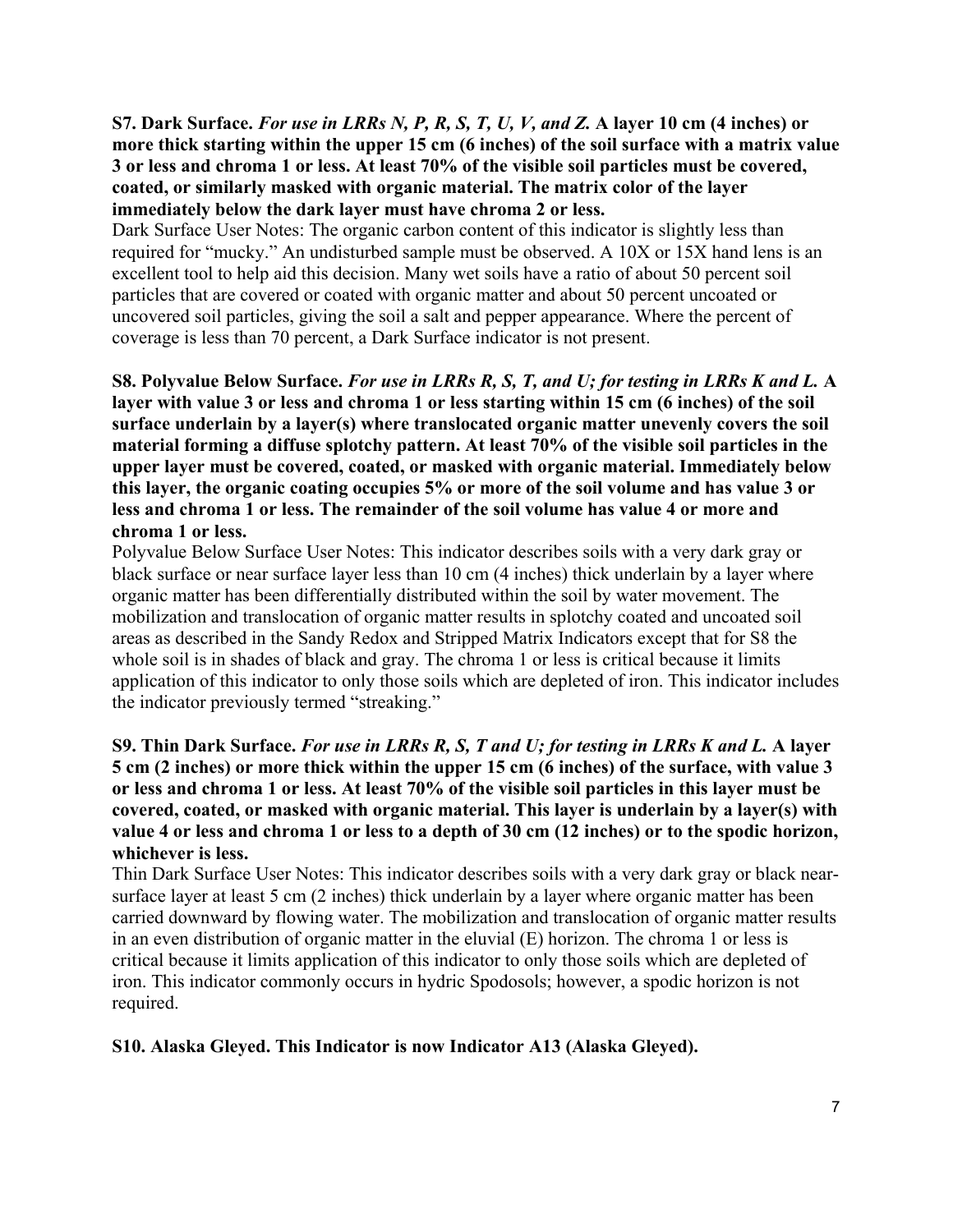# **LOAMY AND CLAYEY SOILS**

"Loamy and clayey soils" refers to those soils with USDA textures of loamy very fine sand and finer. All mineral layers above any of the F Indicators except for Indicators F8, F12, F19, and F20 have dominant chroma 2 or less, or the layer(s) with dominant chroma of more than 2 is less than 15 cm (6 inches) thick. In addition, except for Indicator F16, nodules and concretions are not considered to be redox concentrations. Use the following loamy and clayey Indicators for loamy or clayey mineral soil materials:

# **F1. Loamy Mucky Mineral.** *For use in all LRRs except N, R, S, V, W, X, and Y, those using A7, and MLRA 1 of LRR A.* **A mucky modified mineral layer 10 cm (4 inches) or more thick starting within 15 cm (6 inches) of the soil surface.**

Loamy Mucky Mineral User Notes: "Mucky" is a USDA texture modifier for mineral soils. The organic carbon is at least 8 percent but can range to as high as 18 percent. The percentage requirement is dependent upon the clay content of the soil; the higher the clay content, the higher the organic carbon requirement. An example is mucky sandy loam, which has at least 8 percent organic carbon but not more than about 14 percent organic carbon.

# **F2. Loamy Gleyed Matrix.** *For use in all LRRs except W, X, and Y.* **A gleyed matrix that occupies 60% or more of a layer starting within 30 cm (12 inches) of the soil surface.**

Loamy Gleyed Matrix User Notes: Gley colors are not synonymous with gray colors. Gley colors are those colors that are found on the gley pages (Gretag/Macbeth. 2000). They have hue N, 10Y, 5GY, 10GY, 5G, 10G, 5BG, 10BG, 5B, 10B, or 5PB, with value 4 or more. The gleyed matrix only has to be present within 30 cm (12 inches) of the surface. Soils with gleyed matrices are saturated for a significant duration; this is why no thickness of the layer is required.

# **F3. Depleted Matrix.** *For use in all LRRs except W, X, and Y.* **A layer with a depleted matrix that has 60% or more chroma 2 or less that has a minimum thickness of either:**

### **a. 5 cm (2 inches) if 5 cm (2 inches) is entirely within the upper 15 cm (6 inches) of the soil, or**

#### **b. 15 cm (6 inches) and starts within 25 cm (10 inches) of the soil surface.**

Depleted Matrix User Notes: Redox concentrations including iron/manganese soft masses and/or pore linings are required in soils with matrix colors of 4/1, 4/2, and 5/2. A, E and calcic horizons may have low chromas and high values and may therefore be mistaken for a depleted matrix; however, they are excluded from the concept of depleted matrix unless common or many, distinct or prominent redox concentrations as soft masses or pore linings are present. The low chroma matrix must be due to wetness and not a relict or parent material feature.

### **F4. Depleted Below Dark Surface. This Indicator is now Indicator A11 (Depleted Below Dark Surface).**

**F5. Thick Dark Surface. This Indicator is now Indicator A12 (Thick Dark Surface.** 

**F6. Redox Dark Surface.** *For use in all LRRs except LRRs W, X, and Y; for testing in LRRs*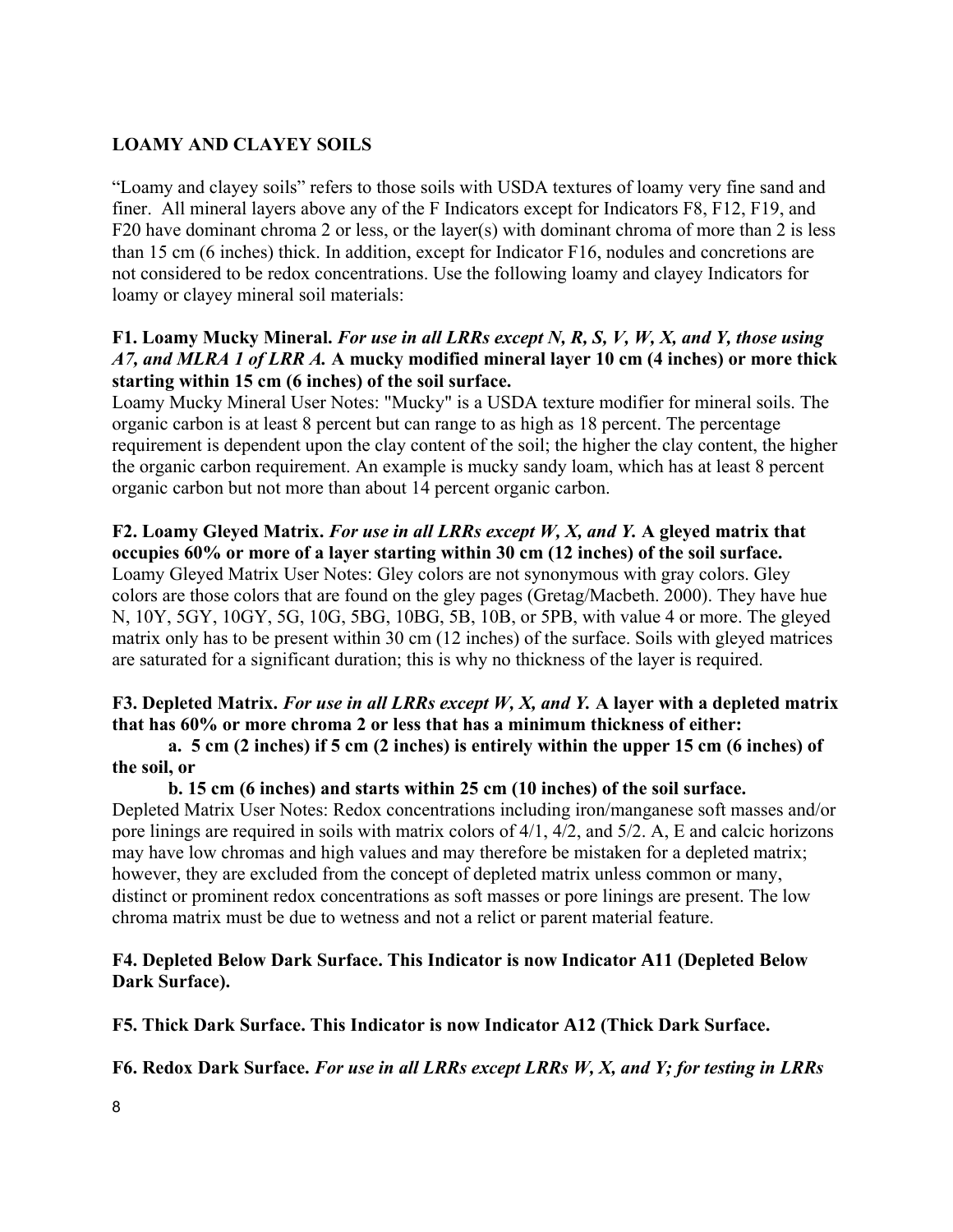*W, X, and Y.* **A layer at least 10 cm (4 inches) thick entirely within the upper 30 cm (12 inches) of the mineral soil that has:** 

 **a. matrix value 3 or less and chroma 1 or less and 2% or more distinct or prominent redox concentrations as soft masses or pore linings, or** 

 **b. matrix value 3 or less and chroma 2 or less and 5% or more distinct or prominent redox concentrations as soft masses or pore linings.** 

Redox Dark Surface User Notes: Redox concentrations in high organic matter mineral soils with dark surfaces are often difficult to see. The organic matter "masks" some or all of the concentrations that may be present. Careful examination is required in order to see what are often brownish "mottles" in the darkened materials. In some instances, drying of the samples makes the concentrations (if present) easier to see. Dried colors, if used, need to have matrix chromas of 1 or 2 and the redox concentrations need to be distinct or prominent. In soils which are wet due to subsurface saturation, the layer immediately below the dark epipedon should have a depleted or gleyed matrix. Soils which are wet due to ponding or shallow perched layer of saturation may not always have a depleted/gleyed matrix below the dark surface. It is recommended that delineators evaluate the hydrologic source and examine and describe the layer below the dark colored epipedon when applying this indicator. Redox concentrations including iron/manganese soft masses and/or pore linings are required in soils with matrix colors of 4/1, 4/2, and 5/2. A, E and calcic horizons may have low chromas and high values and may therefore be mistaken for a depleted matrix; however, they are excluded from the concept of depleted matrix unless common or many, distinct or prominent redox concentrations as soft masses or pore linings are present.

# **F7. Depleted Dark Surface.** *For use in all LRRs except W, X, and Y; for testing in LRRs W, X, and Y.* **Redox depletions, with value 5 or more and chroma 2 or less, in a layer at least 10 cm (4 inches) thick entirely within the upper 30 cm (12 inches) of the mineral soil that has:**

 **a. matrix value 3 or less and chroma 1 or less and 10% or more redox depletions, or** 

 **b. matrix value 3 or less and chroma 2 or less and 20% or more redox depletions.**  Depleted Dark Surface User Notes: Care should be taken not to mistake mixing of an E or calcic horizon into the surface layer as depletions. The "pieces" of E and calcic horizons are not redox depletions. Knowledge of local conditions is required in areas where E and/or calcic horizons may be present. In soils which are wet due to subsurface saturation, the layer immediately below the dark surface should have a depleted or gleyed matrix. Redox depletions should have associated microsites redox concentrations that occur as Fe pore linings or masses within the depletion(s) or surrounding the depletion(s).

# **F8. Redox Depressions.** *For use in all LRRs except LRRs W, X, and Y; for testing in LRRs W, X, and Y.* **In closed depressions subject to ponding, 5% or more distinct or prominent redox concentrations as soft masses or pore linings in a layer 5 cm (2 inches) or more thick entirely within the upper 15 cm (6 inches) of the soil surface.**

Redox Depressions User Notes: This indicator occurs on depressional landforms such as: vernal pools, playa lakes, rainwater basins, "Grady" ponds, and potholes: not micro-depressions on convex or plane landscapes.

**F9. Vernal Pools.** *For use in LRRs B, C and D.* **In closed depressions subject to ponding, presence of a depleted matrix with 60% or more chroma 2 or less in a layer 5 cm (2 inches)**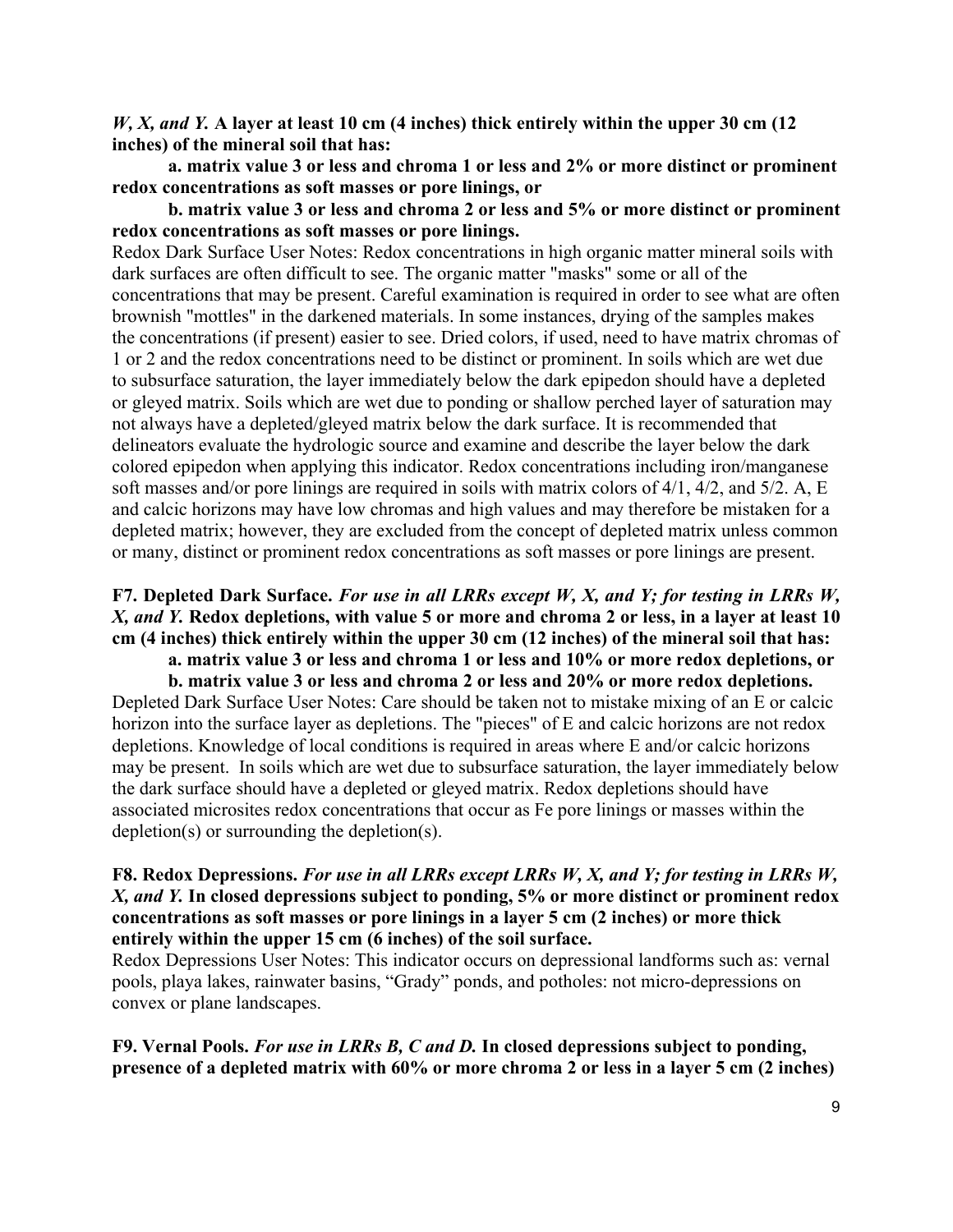### **thick entirely within the upper 15 cm (6 inches) of the soil surface.**

Vernal Pools User Notes: Most often soils pond water for two reasons: they occur on landscape positions that collect water and they have a restrictive layer(s) that prevents water from moving downward through the soil. Normally this indicator occurs at the soil surface. Redox concentrations including iron/manganese soft masses and/or pore linings are required in soils with matrix colors of 4/1, 4/2, and 5/2. A, E and calcic horizons may have low chromas and high values and may therefore be mistaken for a depleted matrix; however, they are excluded from the concept of depleted matrix unless common or many, distinct or prominent redox concentrations as soft masses or pore linings are present.

# **F10. Marl.** *For use in LRR U.* **A layer of marl with a value 5 or more starting within 10 cm (4 inches) of the soil surface.**

Marl User Notes: Marl is a limnic material deposited in water by precipitation of  $CaCO<sub>3</sub>$  by algae as defined in Soil Taxonomy (USDA, NRCS, Soil Survey Staff. 1999). It has a Munsell value 5 or more and reacts with dilute HCl to evolve  $CO<sub>2</sub>$ . Marl is not the carbonatic substrate material associated with limestone bedrock. Some soils have materials with all the properties of marl except they lack the required Munsell value. These soils are hydric if the required value is present within 10 cm (4 in) of the soil surface. Normally this indicator occurs at the soil surface.

# **F11. Depleted Ochric.** *For use in MLRA 151 of LRR T.* **A layer(s) 10 cm (4 inches) or more thick that has 60% or more of the matrix with value 4 or more and chroma 1 or less. The layer is entirely within the upper 25 cm (10 inches) of the soil surface.**

Depleted Ochric User Notes: This indicator is applicable on accreting deltaic areas of the Mississippi River.

**F12. Iron/Manganese Masses.** *For use in LRRs N, O, P, and T; for testing in LRR M.* **On flood plains, a layer 10 cm (4 inches) or more thick with 40% or more chroma 2 or less, and 2 percent or more distinct or prominent redox concentrations as soft iron/manganese masses with diffuse boundaries. The layer occurs entirely within 30 cm (12 inches) of the soil surface. Iron/manganese masses have value 3 or less and chroma 3 or less; most commonly they are black. The thickness requirement is waived if the layer is the mineral surface layer.** 

Iron/Manganese Masses User Notes: These iron/manganese masses are usually small (2 to 5 mm in size) and have a value and chroma 3 or less. They can be dominated by manganese and therefore have a color approaching black. The low matrix chroma must be due to wetness and not be a relict or parent material feature. Iron/manganese masses should not be confused with the larger and redder iron nodules associated with plinthite or with concretions that have sharp boundaries. This indicator occurs on flood plains of rivers such as the Apalachicola, Congaree, Mobile, Savannah, and Tennessee Rivers.

**F13. Umbric Surface.** *For use in LRRs P, T, and U and MLRA 122 of LRR N.* **In depressions and other concave landforms, a layer 25 cm (10 inches) or more thick starting within 15 cm (6 inches) of the soil surface in which the upper 15 cm (6 inches) must have value 3 or less and chroma 1 or less, and the lower 10 cm (4 inches) of the layer must have the same colors**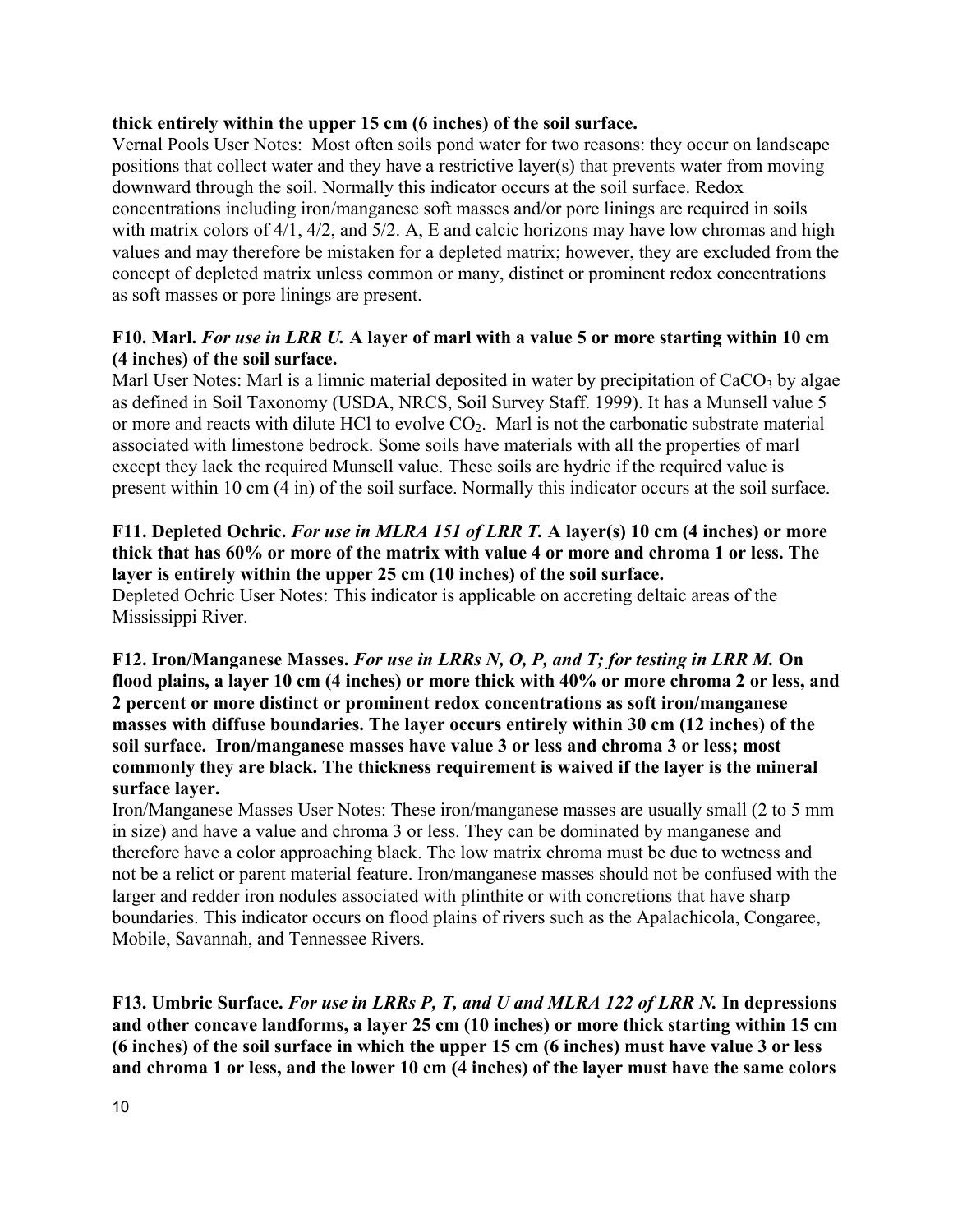#### **as above or any other color that has a chroma 2 or less.**

Umbric Surface User Notes: Thickness requirements maybe slightly less than those required for an umbric epipedon. Microlows are not considered to be concave landforms. Umbric surfaces on higher landscape positions, such as side slopes dominated by Humic Dystrudepts, are excluded.

#### **F14. Alaska Redox Gleyed. This Indicator is now Indicator A14 (Alaska Redox).**

#### **F15. Alaska Gleyed Pores. This Indicator is now Indicator A15 (Alaska Gleyed Pores).**

**F16. High Plains Depressions.** *For use in MLRAs 72 and 73 of LRR H; for testing in other MLRAs of LRR H.* **In closed depressions subject to ponding, a mineral soil that has chroma 1 or less to a depth of at least 35 cm (13.5 inches) and a layer at least 10 cm (4 inches) thick within the upper 35 cm (13.5 inches) of the mineral soil that has either:** 

 **a. 1% or more redox concentrations as nodules or concretions, or** 

 **b. redox concentrations as nodules or concretions with distinct or prominent corona.**  High Plains Depressions User Notes: This indicator is for closed depressions (FSA "playas") in western Kansas, southwestern Nebraska, eastern Colorado, and southeastern Wyoming. It occurs in soils such as the Ness and Pleasant series. The matrix color of the 35 cm (13.5 inches) layer must be a chroma 1 or less; chroma 2 matrix colors are excluded; value is usually 3. The nodules/concretions are rounded, hard to very hard, range in size from < 1 mm to 3 mm, and most commonly are black or reddish black. The corona usually are reddish brown, strong brown, or yellowish brown. The nodules/concretions can be removed from the soil and the corona (halos) will occur as coatings on the concentration or will remain attached to the soil matrix. Use of 10X to 15X magnification aids in the identification of these features.

### **F17. Delta Ochric.** *For use in MLRA 151 of LRR T.* **A layer 10 cm (4 inches) or more thick that has 60% or more of the matrix with value 4 or more and chroma 2 or less with no redox concentrations. This layer occurs entirely within the upper 30 cm (12 inches) of the soil surface.**

Delta Ochric User Notes: This indicator is applicable in accreting areas of the Mississippi River Delta.

**F18. Reduced Vertic.** *For use in MLRA 150 of LRR T; for testing in all LRRs with Vertisols and Vertic intergrades***. In Vertisols and Vertic intergrades, a positive reaction to alphaalpha-Dipyridyl that: (a) is the dominant (60% or more) condition of a layer at least 4 inches thick within the upper 12 inches (or at least 2 inches thick within the upper 6 inches) of the mineral or muck soil surface, (b) occurs for at least 7 continuous days and 28 cumulative days, and (c) occurs during a normal (within 16-84% of probable precipitation) or drier season and month.**

Reduced Vertic User Notes: The time requirements for this indicator were identified from research in MLRA 150A in LRR T (Gulf Coastal Prairies); these or slightly modified time requirements may be found to identify wetland Vertisols and Vertic Intergrades in other parts of the nation. These soils usually have thick dark surface horizons but Indicators F4, F5, and F6 are often lacking; possibly due to masking of redoximorphic features by organic carbon. These soils are a special case of the Problem Soils with Thick, Dark A Horizons listed in the 1987 Corps of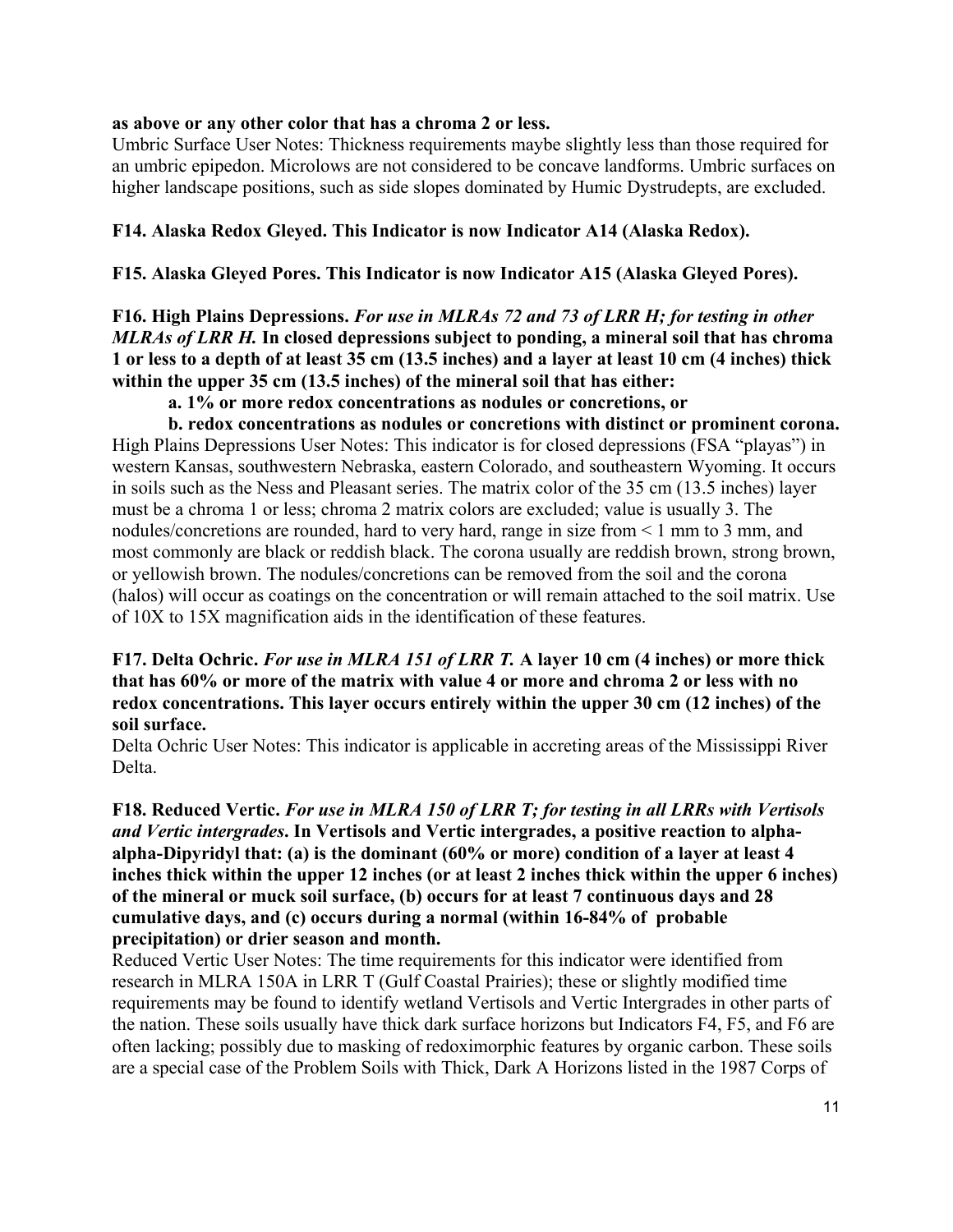Engineers Wetlands Delineation Manual. Please follow the procedures and note the considerations in Hydric Soil Tech. Note 8 (use of alpha-alpha-Dipyridyl).

**F19. Piedmont Flood Plain Soils. For use in MLRAs 149A and 148 of LRR S; for testing on flood plains subject to Piedmont deposition throughout LRRs P, S, and T. On active flood plains, a mineral layer at least 15 cm (6 inches) thick starting within 25 cm (10 inches) of the soil surface with a matrix (60 percent or more of the volume) chroma less than 4 and 20% or more distinct or prominent redox concentrations as soft masses or pore linings.**  Piedmont Flood Plain Soils User Notes: This indicator is for use or testing with soils located on active flood plains in the Mid-Atlantic and Southern Piedmont provinces and in areas where sediments derived from the Piedmont are being deposited on flood plains of the Coastal Plain.

**F20. Anomalous Bright Loamy Soils. For use in MLRA 149A of LRR S and MLRA 153C and 153D of LRR T; for testing in MLRA 153B of LRR T. Within 200m (656 feet) of estuarine marshes or waters and within 1 m (3.28 feet) of mean high water, a mineral layer at least 10cm (4 inches) thick starting within 20 cm (8 inches) of the soil surface with a matrix (60 percent or more of the volume) chroma less than 5 and 10 percent or more distinct or prominent redox concentrations as soft masses or pore linings and/or depletions.**  Anomalous Bright Loamy Soils (ALBS) User Notes: ALBS soils are expected to exist on linear to convex landforms that are adjacent to estuarine marshes or waters.

# **TEST INDICATORS OF HYDRIC SOILS:**

The Indicators listed above should be tested for use in LRRs other than those listed. Other Indicators for testing are listed below. Users of the Indicators are encouraged to submit descriptions of other soil morphologies they think indicative of hydric soils along with supporting data for inclusion in subsequent editions of *Field Indicators of Hydric Soils in the United States.*

# **ALL SOILS**

**TA1. Playa Rim Stratified Layers. This test Indicator has been deleted.** 

**TA2. Structureless Muck. This test Indicator has been deleted.** 

**TA3. Coast Prairie Redox. This test Indicator has been approved for use and is now A16 (Coast Prairie Redox.** 

**TA4. Alaska Color Change. For testing in LRRs W, X, and Y. A mineral layer 10 cm (4 inches) or more thick starting within 30 cm of the surface (12 inches) of the soil surface that has a matrix value of 4 or more and chroma of 2 or less that becomes redder by one or more in hue and/or chroma when exposed to air within 30 minutes.** 

12 Alaska Color Change User Notes: The soil should be at or near saturation when examined. Care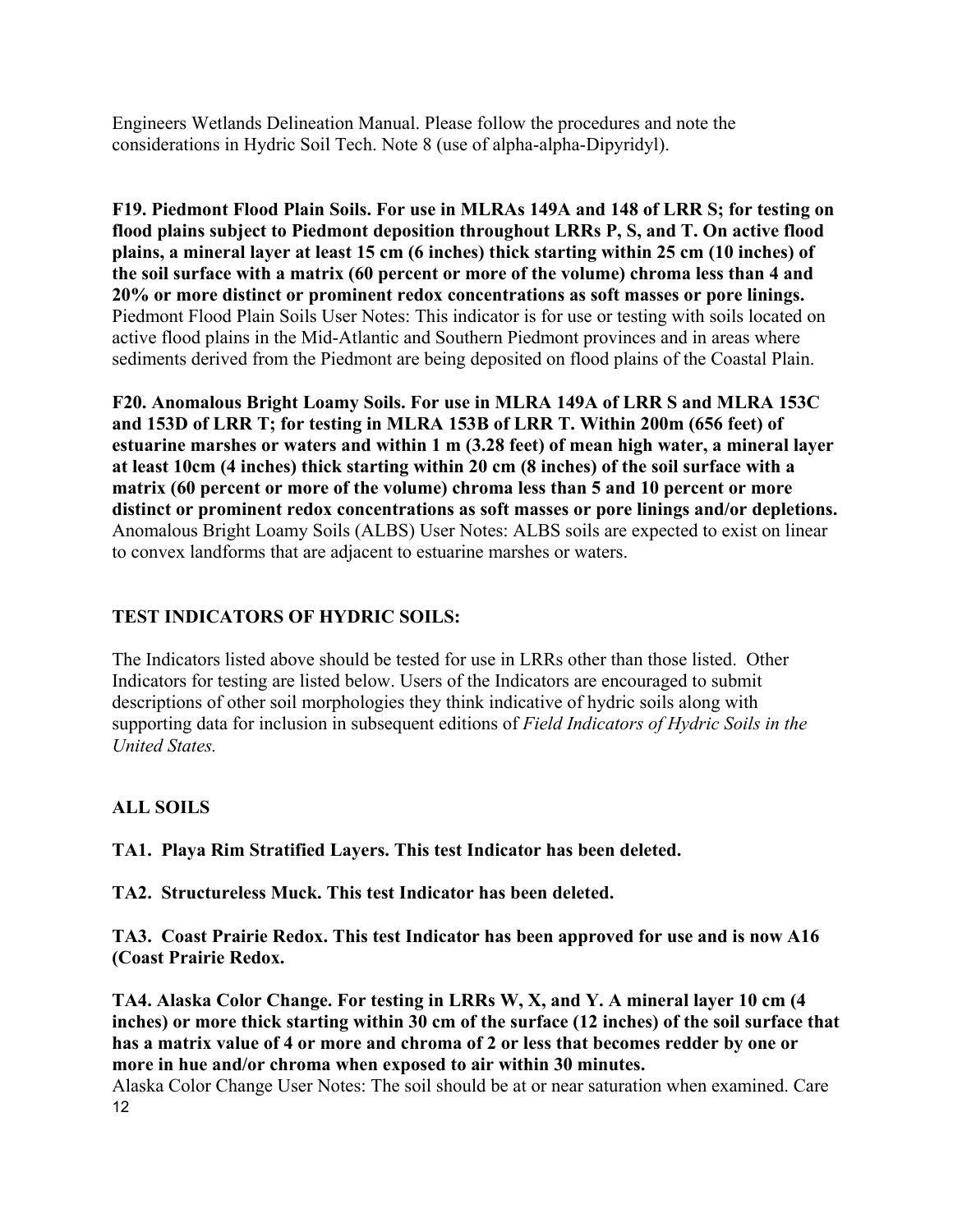must be taken to immediately obtain an accurate color of the soil sample upon excavation. The colors should then be closely examined again after several minutes. Do not allow the sample to begin drying as drying will also result in a color change. Care must be taken to closely observe the colors. As always, do not obtain colors while wearing sunglasses. Colors must be obtained in the field under natural lighting and not under artificial light. Look for the presence of other indicators also.

#### **TA5. Alaska Alpine Swales. For testing in LRRs W, X, and Y. On concave landforms, the presence of a surface mineral layer 10 cm (4 inches) or more thick having hue of 10YR or yellower, value 2.5 or less, and chroma 2 or less. The dark surface layer is at least twice as thick as the surface mineral layer of soils on adjacent convex micro-positions.**

Alaska Alpine Swales User Notes: Soils with this indicator occur in concave positions where moisture accumulates. Here the source of the hydrology is melt-water from adjacent snow packs that persist well into the growing season. The landscape is usually a complex micro-topography of concave depressions and adjacent convex "micro-highs." Soils should be examined in both landscape positions and compared. If both positions have a mineral surface of the same color, but the layer is a least twice as thick in the concave position, the soil in the concave position is considered hydric. Make sure that there is reasonable evidence of the hydrology source. This includes either direct observation of the melting snow pack or aerial imagery that shows snow pack at that location earlier in the growing season.

# **SANDY SOILS**

**TS1. Iron Staining. This test Indicator has been deleted.** 

**TS2. Thick Sandy Dark Surface. This test Indicator has been deleted. The concepts of this test indicator have been approved for use and are now included with Indicator A12 (Thick Dark Surface).** 

**TS3. Dark Surface 2. This test Indicator has been deleted. This is the same Indicator as Indicator S7 (Dark Surface).** 

**TS4. Sandy Neutral Surface. This test Indicator has been deleted. Most of the concepts of this test indicator have been approved for use and are now included with Indicator A11 (Depleted Below Dark Surface).** 

**TS5. Chroma 3 Sandy Redox. This test Indicator has been deleted. It has been approved for use as Indicator A16 (Coast Prairie Redox).** 

# LOAMY AND CLAYEY SOILS

**TF1. ? cm Mucky Peat or Peat. This test Indicator has been deleted.** 

**TF2. Red Parent Material.** *For testing in LRRs with red parent material.* **In parent material with a hue of 7.5YR or redder, a layer at least 10 cm (4 inches) thick with a matrix value 4 or less and chroma 4 or less and 2% or more redox depletions and/or redox concentrations**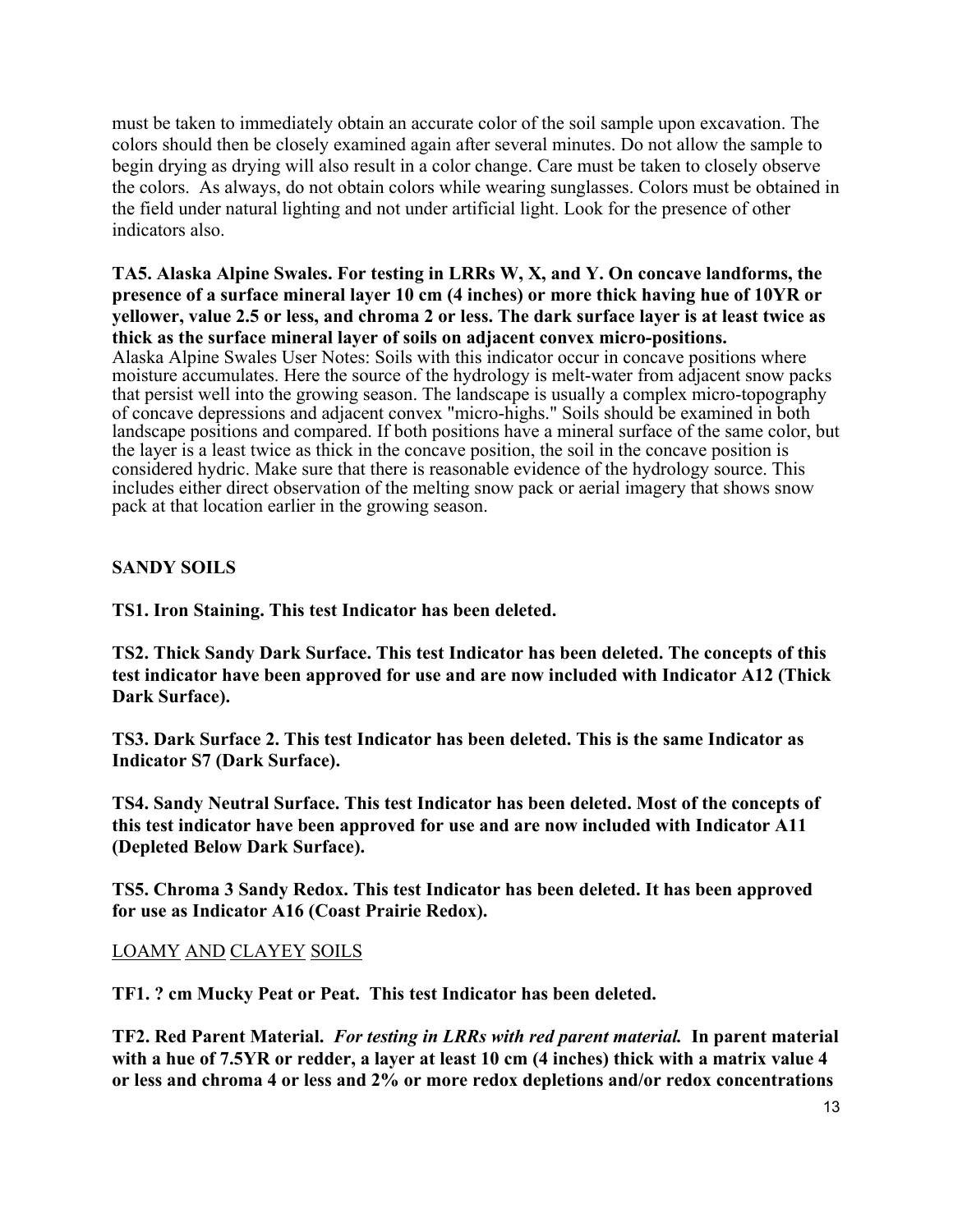**as soft masses and/or pore linings. The layer is entirely within 30 cm (12 inches) of the soil surface. The minimum thickness requirement is 5 cm (2 inches) if the layer is the mineral surface layer.** 

Red Parent Material User Notes: This indicator was developed for use in areas of red parent material such as: Triassic/Jurassic sediments in the Connecticut River valley, Permian "red beds" in Kansas, clayey red till and associated lacustrine deposits around the Great Lakes, and Jurassic sediments associated with "hogbacks" on the eastern edge of the Rocky Mountains. This indicator also occurs on "Red River" flood plains such as the Chattahoochee, Congaree, Red, and Tennessee Rivers. Redox features most noticeable in red materials include redox depletions and soft manganese masses that are black or dark reddish black.

**TF3. Alaska Concretions. This test Indicator has been deleted.** 

**TF4. 2.5Y/5Y Below Dark Surface. This test Indicator has been deleted**.

**TF5. 2.5Y/5Y Below Thick Dark Surface. This test Indicator has been deleted.** 

**TF6. Calcic Dark Surface. This test Indicator has been deleted.** 

**TF7. Thick Dark Surface 2/1. This test Indicator has been deleted. The concepts of this test indicator have been approved for use and are now included with Indicator A12 (Thick Dark Surface).** 

**TF8. Redox Spring Seeps. This test Indicator has been deleted.** 

**TF9. Delta Ochric. This test Indicator has been approved for use and is now F17 (Delta Ochric).** 

**TF10. Alluvial Depleted Matrix. This test Indicator has been deleted** 

**TF11. Reduced Vertic. This test Indicator has been approved for use and is now F18 (Reduced Vertic).** 

Table 1: Use Indicators by Land Resource Regions (LRRSs) and certain Major Land Resource Areas (MLRAs)

| <b>LRR</b>    | Indicators                                                                           |
|---------------|--------------------------------------------------------------------------------------|
|               |                                                                                      |
| $\mathbf{A}$  | A1, A2, A3, A4, A11, A12, S1, S4, S5, S6, F1 (except MLRA 1), F2, F3, F6, F7, F8.    |
| B             | A1, A2, A3, A4, A10, A11, A12, S1, S4, S5, S6, F1, F2, F3, F6, F7, F8, F9.           |
| $\mathcal{C}$ | A1, A2, A3, A4, A5, A11, A12, S1, S4, S5, S6, F1, F2, F3, F6, F7, F8, F9.            |
| D             | A1, A2, A3, A4, A9, A11, A12, S1, S4, S5, S6, F1, F2, F3, F6, F7, F8, F9.            |
| E             | A1, A2, A3, A4, A11, A12, S1, S4, S5, S6, F1, F2, F3, F6, F7, F8.                    |
| $\mathbf{F}$  | A1, A2, A3, A4, A5, A9, A11, A12, S1, S3, S4, S5, S6, F1, F2, F3, F6, F7, F8.        |
| G             | A1, A2, A3, A4, A9, A11, A12, S1, S2, S4, S5, S6, F1, F2, F3, F6, F7, F8.            |
| H             | A1, A2, A3, A4, A9, A11, A12, S1, S2, S4, S5, S6, F1, F2, F3, F6, F7, F8, F16 (MLRAs |
|               | 72 & 73).                                                                            |
|               | A1, A2, A3, A4, A11, A12, S1, S4, S5, S6, F1, F2, F3, F6, F7, F8.                    |
| 14            |                                                                                      |